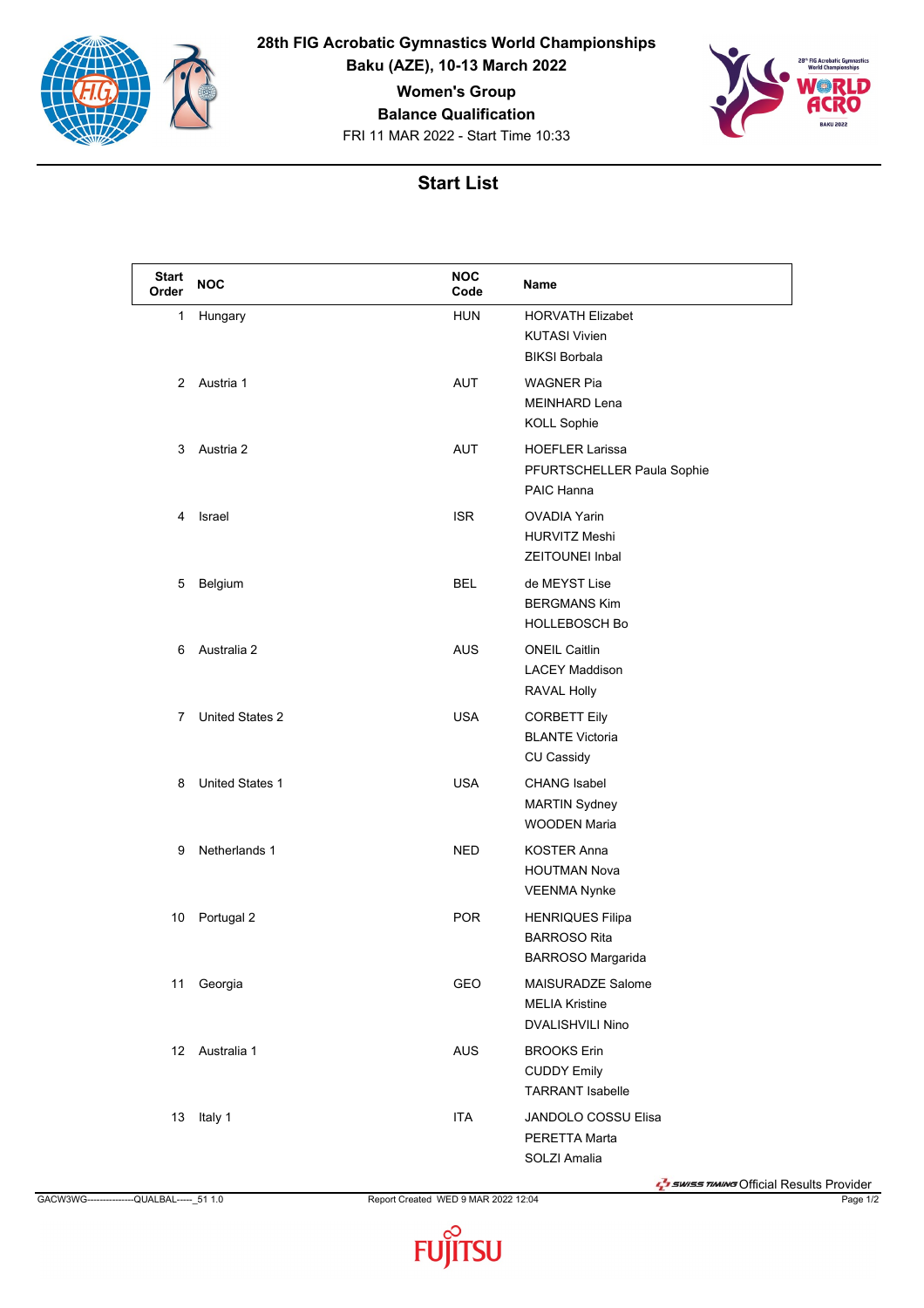

**28th FIG Acrobatic Gymnastics World Championships**

**Baku (AZE), 10-13 March 2022**

**Women's Group**

**Balance Qualification**

FRI 11 MAR 2022 - Start Time 10:33



| <b>Start</b><br>Order | <b>NOC</b> | <b>NOC</b><br>Code | <b>Name</b>               |
|-----------------------|------------|--------------------|---------------------------|
| 14                    | Germany    | <b>GER</b>         | <b>SCHELHORN Aelita</b>   |
|                       |            |                    | <b>LUST Christina</b>     |
|                       |            |                    | LUST Diana                |
| 15                    | Portugal 1 | <b>POR</b>         | da SILVA SEQUEIRA Barbara |
|                       |            |                    | <b>CARNEIRO Beatriz</b>   |
|                       |            |                    | <b>MAIA Francisca</b>     |

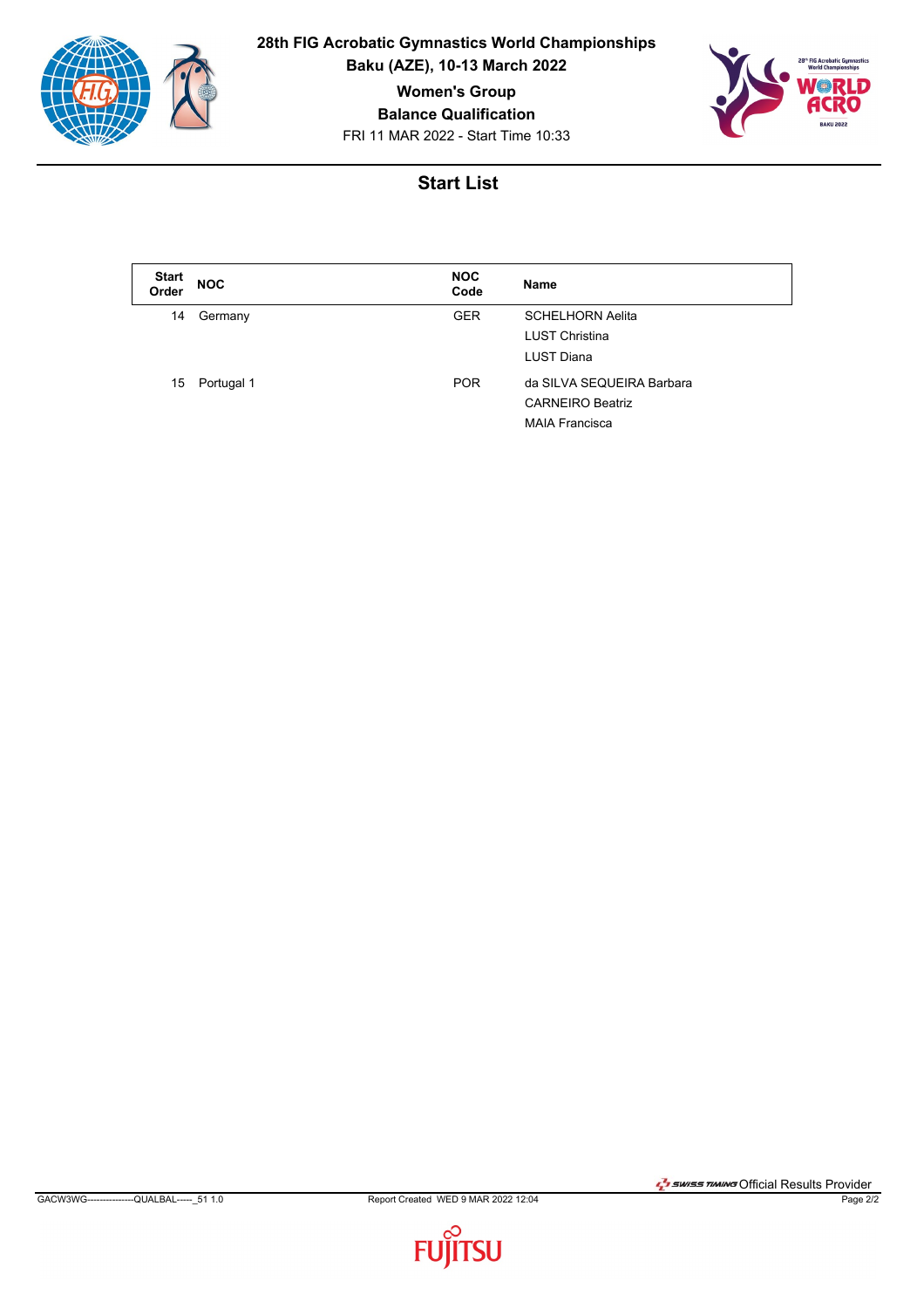

**28th FIG Acrobatic Gymnastics World Championships Baku (AZE), 10-13 March 2022**

**Women's Group**

**Dynamic Qualification**

THU 10 MAR 2022 - Start Time 14:03



| <b>Start</b><br>Order | <b>NOC</b>             | <b>NOC</b><br>Code | Name                                                                          |
|-----------------------|------------------------|--------------------|-------------------------------------------------------------------------------|
| 1                     | <b>United States 1</b> | <b>USA</b>         | <b>CHANG Isabel</b><br><b>MARTIN Sydney</b><br><b>WOODEN Maria</b>            |
| 2                     | Belgium                | <b>BEL</b>         | de MEYST Lise<br><b>BERGMANS Kim</b><br><b>HOLLEBOSCH Bo</b>                  |
| 3                     | Israel                 | <b>ISR</b>         | <b>OVADIA Yarin</b><br><b>HURVITZ Meshi</b><br><b>ZEITOUNEI Inbal</b>         |
| 4                     | Portugal 2             | <b>POR</b>         | <b>HENRIQUES Filipa</b><br><b>BARROSO Rita</b><br><b>BARROSO Margarida</b>    |
| 5                     | <b>United States 2</b> | <b>USA</b>         | <b>CORBETT Eily</b><br><b>BLANTE Victoria</b><br>CU Cassidy                   |
| 6                     | Portugal 1             | POR                | da SILVA SEQUEIRA Barbara<br><b>CARNEIRO Beatriz</b><br><b>MAIA Francisca</b> |
| 7                     | Hungary                | <b>HUN</b>         | <b>HORVATH Elizabet</b><br><b>KUTASI Vivien</b><br><b>BIKSI Borbala</b>       |
| 8                     | Netherlands 1          | <b>NED</b>         | <b>KOSTER Anna</b><br><b>HOUTMAN Nova</b><br><b>VEENMA Nynke</b>              |
| 9                     | Germany                | <b>GER</b>         | <b>SCHELHORN Aelita</b><br><b>LUST Christina</b><br><b>LUST Diana</b>         |
| 10                    | Austria 1              | <b>AUT</b>         | <b>WAGNER Pia</b><br><b>MEINHARD Lena</b><br><b>KOLL Sophie</b>               |
| 11                    | Australia 2            | <b>AUS</b>         | <b>ONEIL Caitlin</b><br><b>LACEY Maddison</b><br>RAVAL Holly                  |
| 12                    | Italy 1                | ITA                | JANDOLO COSSU Elisa<br>PERETTA Marta<br>SOLZI Amalia                          |
| 13                    | Australia 1            | AUS                | <b>BROOKS Erin</b><br><b>CUDDY Emily</b><br><b>TARRANT Isabelle</b>           |